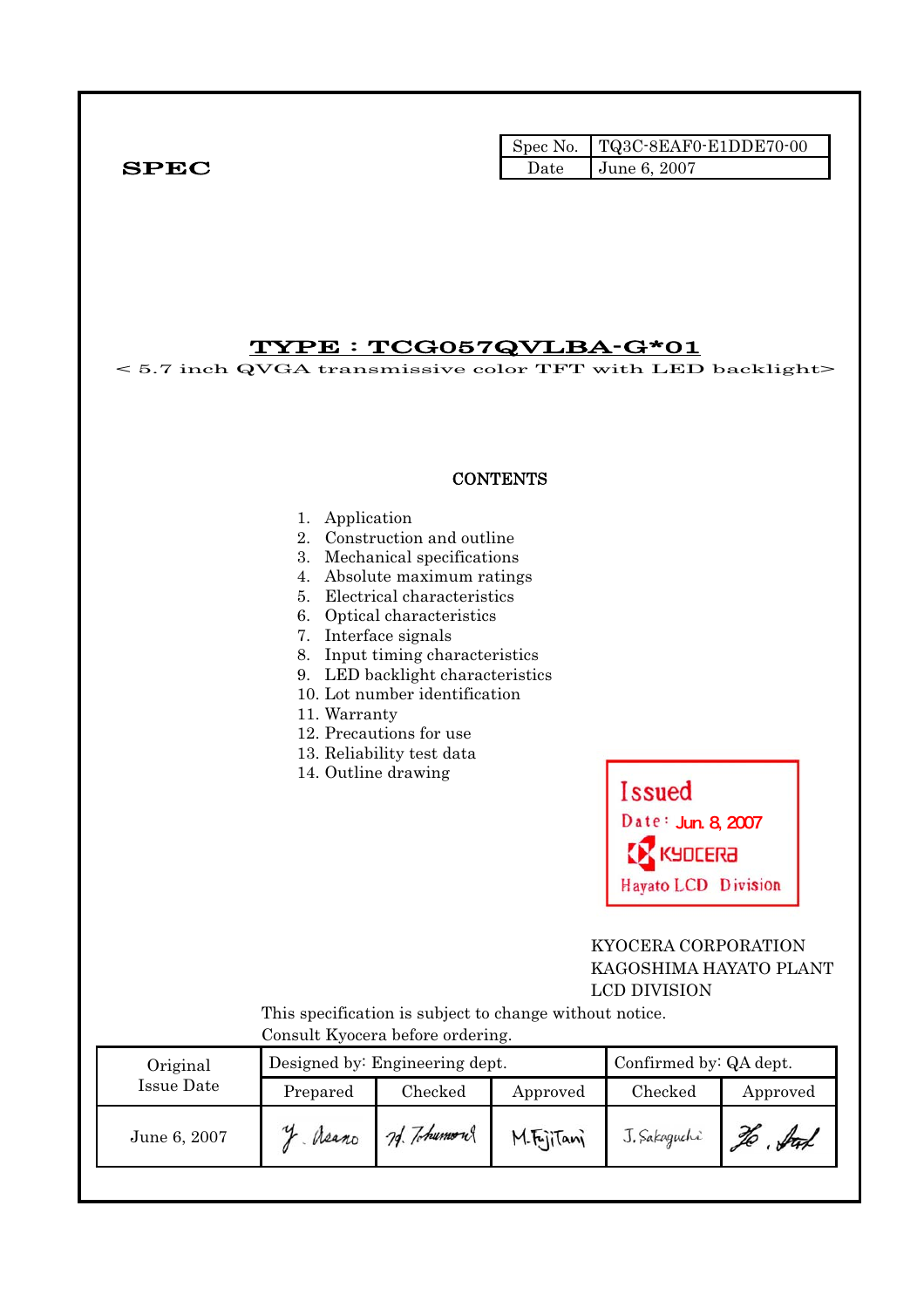| Spec No.              | Part No.         | Page |
|-----------------------|------------------|------|
| TQ3C-8EAF0-E1DDE70-00 | TCG057QVLBA-G*01 |      |

# Warning

- 1. This Kyocera LCD module has been specifically designed for use only in electronic devices and industrial machines in the area of audio control, office automation, industrial control home appliances, etc. The module should not be used in applications where the highest level of safety and reliability are required and module failure or malfunction of such module results in physical harm or loss of life, as well as enormous damage or loss. Such fields of applications include, without limitation, medical, aerospace, communications infrastructure, atomic energy control. Kyocera expressly disclaims any and all liability resulting in any way to the use of the module in such applications.
- 2. Customer agrees to indemnity, defend and hold Kyocera harmless from and against any and all actions, claims, damages, liabilities, awards, costs, and expenses, including legal expenses, resulting from or arising out of Customer's use, or sale for use, or Kyocera modules in applications.

# Caution

1. Kyocera shall have the right, which Customer hereby acknowledges, to immediately scrap or destroy tooling for Kyocera modules for which no Purchase Orders have been received from the Customer in a two-year period.

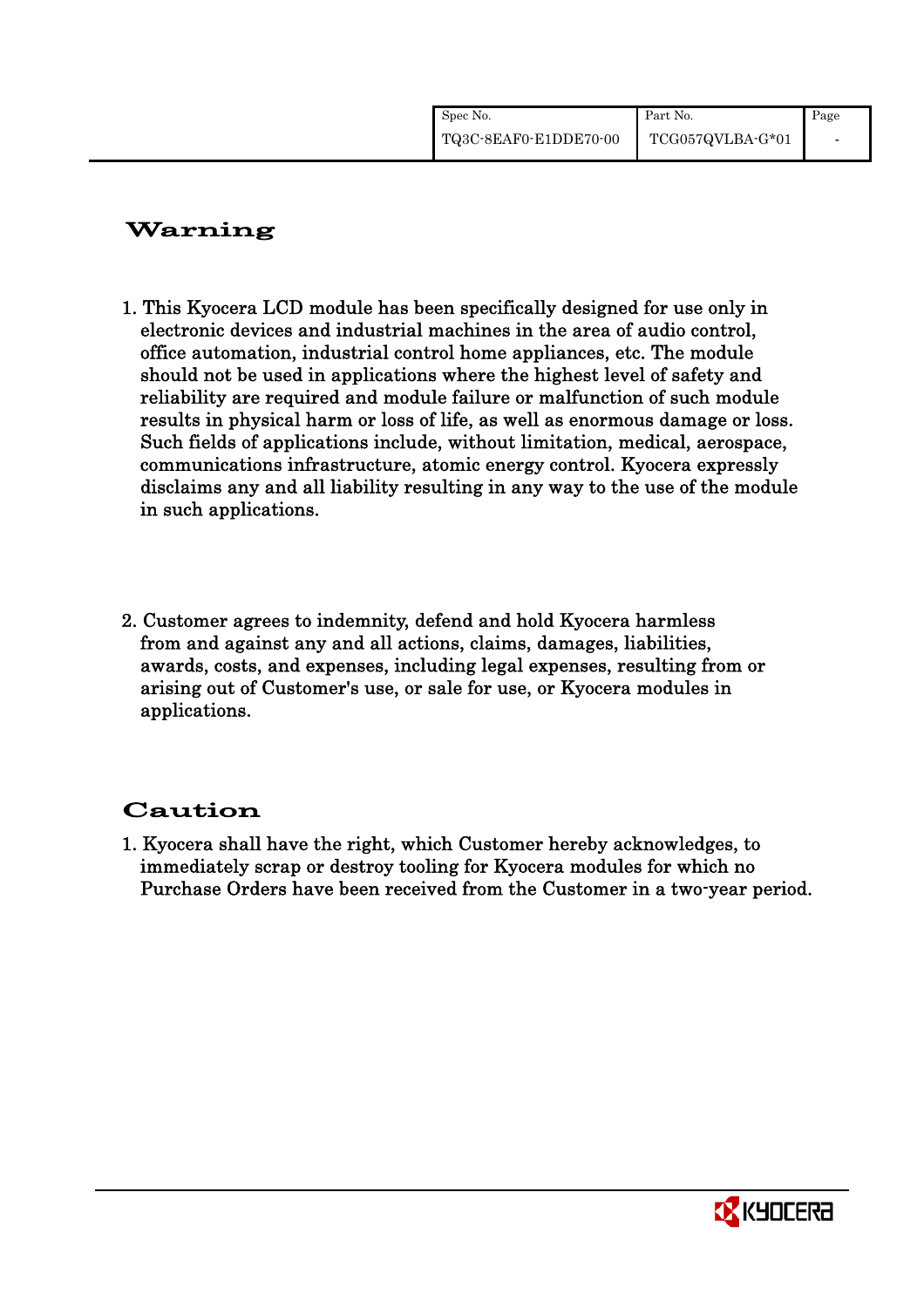|         |                                         |          |  | ${\rm Spec}$ No. |                                                    | $\operatorname{Part}$ No. |                                   | Page |
|---------|-----------------------------------------|----------|--|------------------|----------------------------------------------------|---------------------------|-----------------------------------|------|
|         |                                         |          |  |                  | ${\bf TQ3C\text{-}SEAF0\text{-}E1DDE70\text{-}00}$ |                           | $\operatorname{TCG057QVLBA-G*01}$ |      |
|         |                                         |          |  |                  | Revision record                                    |                           |                                   |      |
|         | Designed by : Engineering dept.<br>Date |          |  |                  |                                                    |                           | Confirmed by : QA dept.           |      |
|         |                                         | Prepared |  | $\rm Checked$    | Approved                                           | Checked                   | Approved                          |      |
|         |                                         |          |  |                  |                                                    |                           |                                   |      |
| Rev.No. | Date                                    | Page     |  |                  | $\label{eq:2} \textbf{Descriptions}$               |                           |                                   |      |
|         |                                         |          |  |                  |                                                    |                           |                                   |      |
|         |                                         |          |  |                  |                                                    |                           |                                   |      |
|         |                                         |          |  |                  |                                                    |                           |                                   |      |
|         |                                         |          |  |                  |                                                    |                           |                                   |      |
|         |                                         |          |  |                  |                                                    |                           |                                   |      |
|         |                                         |          |  |                  |                                                    |                           |                                   |      |
|         |                                         |          |  |                  |                                                    |                           |                                   |      |
|         |                                         |          |  |                  |                                                    |                           |                                   |      |
|         |                                         |          |  |                  |                                                    |                           |                                   |      |
|         |                                         |          |  |                  |                                                    |                           |                                   |      |
|         |                                         |          |  |                  |                                                    |                           |                                   |      |
|         |                                         |          |  |                  |                                                    |                           |                                   |      |
|         |                                         |          |  |                  |                                                    |                           |                                   |      |
|         |                                         |          |  |                  |                                                    |                           |                                   |      |
|         |                                         |          |  |                  |                                                    |                           |                                   |      |
|         |                                         |          |  |                  |                                                    |                           |                                   |      |
|         |                                         |          |  |                  |                                                    |                           |                                   |      |
|         |                                         |          |  |                  |                                                    |                           |                                   |      |
|         |                                         |          |  |                  |                                                    |                           |                                   |      |
|         |                                         |          |  |                  |                                                    |                           |                                   |      |
|         |                                         |          |  |                  |                                                    |                           |                                   |      |
|         |                                         |          |  |                  |                                                    |                           |                                   |      |
|         |                                         |          |  |                  |                                                    |                           |                                   |      |
|         |                                         |          |  |                  |                                                    |                           |                                   |      |
|         |                                         |          |  |                  |                                                    |                           |                                   |      |
|         |                                         |          |  |                  |                                                    |                           |                                   |      |
|         |                                         |          |  |                  |                                                    |                           |                                   |      |
|         |                                         |          |  |                  |                                                    |                           |                                   |      |
|         |                                         |          |  |                  |                                                    |                           |                                   |      |
|         |                                         |          |  |                  |                                                    |                           |                                   |      |
|         |                                         |          |  |                  |                                                    |                           |                                   |      |
|         |                                         |          |  |                  |                                                    |                           |                                   |      |
|         |                                         |          |  |                  |                                                    |                           |                                   |      |

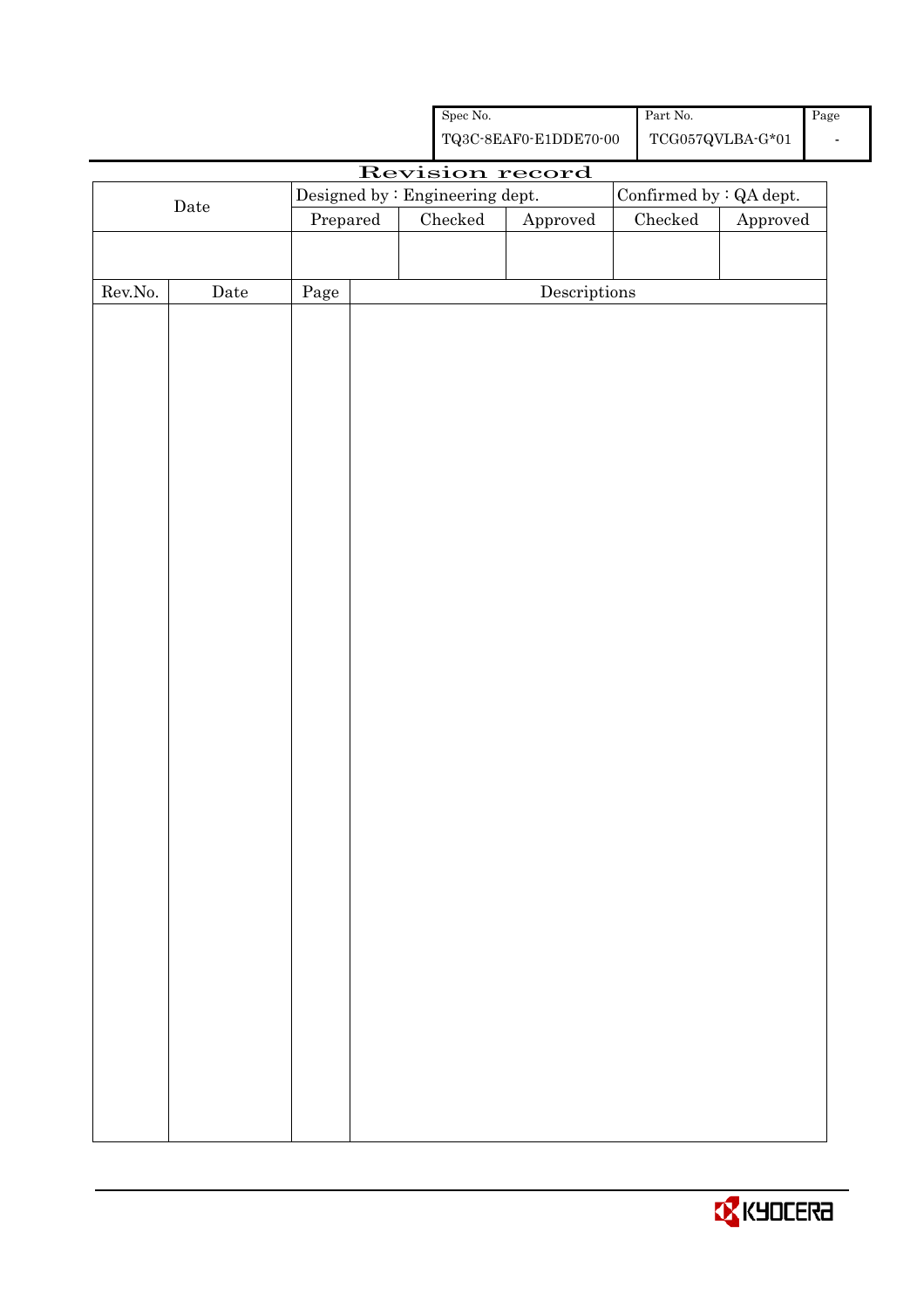#### 1. Application

This document defines the specification of TCG057QVLBA-G\*01. (RoHS Compliant)

#### 2. Construction and outline

| LCD.               | : Transmissive color dot matrix type TFT         |
|--------------------|--------------------------------------------------|
| Backlight system   | : LED                                            |
| Polarizer          | $\therefore$ Glare treatment                     |
| Additional circuit | : Timing controller, Power supply $(3.3V$ input) |
|                    | (without constant current circuit)               |

# 3. Mechanical specifications

| <b>Item</b>            | Specification                                                   | Unit |
|------------------------|-----------------------------------------------------------------|------|
| Outline dimensions     | $127.2$ (W) $\times$ 100.4 (H) $\times$ (5.7) (D)               | mm   |
| Active area            | $115.2$ (W) $\times$ 86.4 (H)<br>(14.4cm / 5.7 inch (Diagonal)) | mm   |
| Effective viewing area | $117.2$ (W) $\times$ 88.4 (H)                                   | mm   |
| Dot format             | $320 \times (B,G,R)$ (W) $\times 240$ (H)                       | dot  |
| Dot pitch              | $0.12$ (W) $\times$ 0.36 (H)                                    | mm   |
| *1<br>Base color       | Normally White                                                  |      |
| Mass                   | (TBD)                                                           | g    |

\*1 Due to the characteristics of the LCD material, the color varies with environmental temperature.

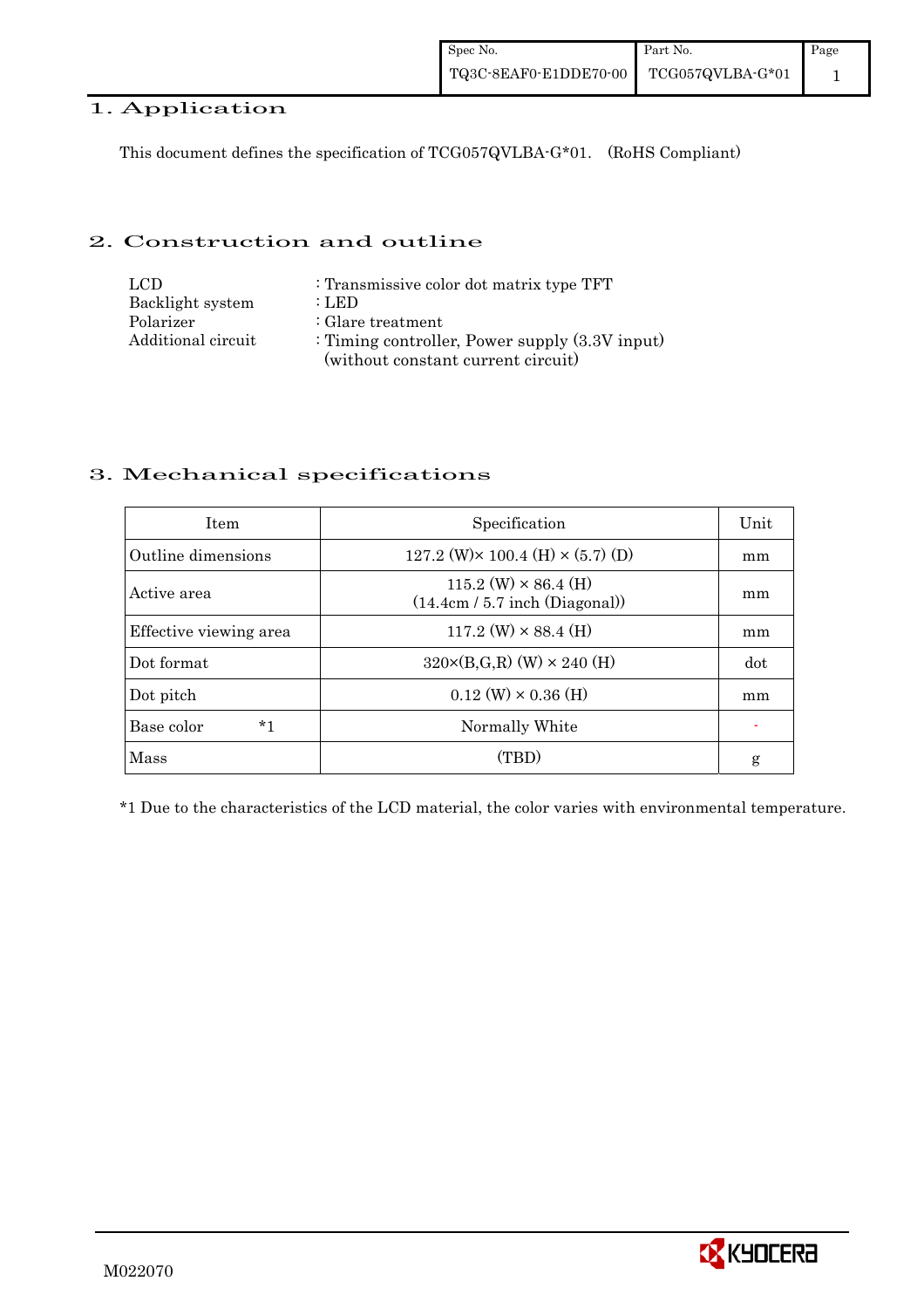#### 4. Absolute maximum ratings

| Item                     |         | Symbol       | Min.     | Max.  | Unit |
|--------------------------|---------|--------------|----------|-------|------|
| Supply voltage for logic |         | $\rm V_{DD}$ | (0)      | (4.0) |      |
| Input signal voltage     | $*1$    | $\rm V_{IN}$ | $(-0.3)$ | (6.0) |      |
| LED forward current      | $*_{2}$ | ΙF           |          | (30)  | mA   |
| Reversed voltage         | $*_{2}$ |              |          | (5)   |      |

4-1. Electrical absolute maximum ratings

\*1 Input signal : CK,  $R0 \sim R5$ ,  $G0 \sim G5$ ,  $B0 \sim B5$ , Hsync, Vsync, ENAB, R/L, U/D

 $*2$  For each "AN1-CA1", "AN2-CA2" and "AN3-CA3" Temp. =  $25^{\circ}$ C

#### 4-2. Environmental absolute maximum ratings

| Item                  |         | Symbol                  | Min.    | Max.    | Unit      |
|-----------------------|---------|-------------------------|---------|---------|-----------|
| Operating temperature | $*1$    | Top                     | $(-20)$ | (70)    | $\circ$ C |
| Storage temperature   | $*_{2}$ | T <sub>STO</sub>        | (.30)   | (80)    | $\circ$ C |
| Operating humidity    | $*3$    | Hop                     | 10      | $*_{4}$ | %RH       |
| Storage humidity      | $*3$    | <b>H</b> <sub>sto</sub> | 10      | $*_{4}$ | %RH       |
| Vibration             |         | $\blacksquare$          | $*_{5}$ | *5      |           |
| Shock                 |         |                         | $*6$    | $*6$    |           |

\*1 Operating temperature means a temperature which operation shall be guaranteed. Since display performance is evaluated at 25°C, another temperature range should be confirmed.

\*2 Temp. =  $(-30)$ °C $<$ 48h, Temp. =  $(80)$ °C $<$ 168h

 Store LCD panels at normal temperature/humidity. Keep them free from vibration and shock. An LCD panel that is kept at a low or a high temperature for a long time can be defective due to other conditions, even if the low or high temperature satisfies the standard. (Please refer to "Precautions for Use" for details.)

\*3 Non-condensing

\*4 Temp.≦40°C, 85%RH Max.

Temp.  $>40^{\circ}$ C, Absolute humidity shall be less than 85%RH at 40 $^{\circ}$ C.

\*5

| Frequency       | $10\sim55~\text{Hz}$ | Acceleration value           |
|-----------------|----------------------|------------------------------|
| Vibration width | $0.15$ mm            | $(0.3 \sim 9 \text{ m/s}^2)$ |
| Interval        | $10 - 55 - 10$ Hz    | 1 minutes                    |

 2 hours in each direction X, Y, Z (6 hours total) EIAJ ED-2531

\*6 Acceleration: 490 m/s2, Pulse width: 11 ms

3 times in each direction:  $\pm X$ ,  $\pm Y$ ,  $\pm Z$ 

EIAJ ED-2531

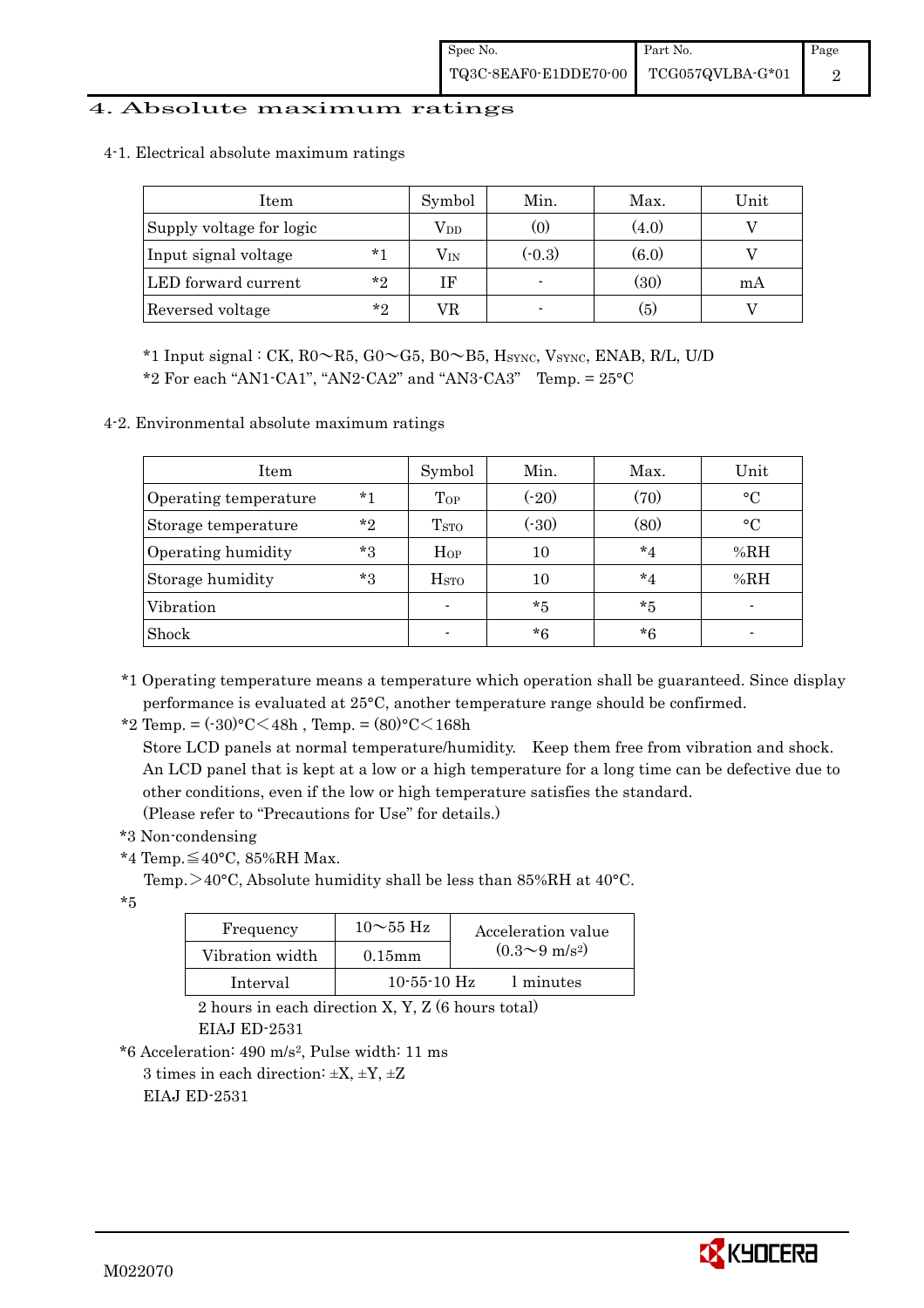| Spec No.              | Part No.         | Page |
|-----------------------|------------------|------|
| TQ3C-8EAF0-E1DDE70-00 | TCG057QVLBA-G*01 |      |

#### 5. Electrical characteristics

|                                 |               |                |                          |       | Temp. = $-20 \sim 70$ °C |         |
|---------------------------------|---------------|----------------|--------------------------|-------|--------------------------|---------|
| Item                            | Symbol        | Condition      | Min.                     | Typ.  | Max.                     | Unit    |
| Supply voltage for logic *1     | $\rm V_{DD}$  | $\blacksquare$ | 3.0                      | 3.3   | $3.6\,$                  | V       |
| Current consumption for logic   | $_{\rm{LDD}}$ | $*_{2}$        | $\overline{\phantom{0}}$ | (TBD) | (TBD)                    | mA      |
| Permissive input ripple voltage | $\rm V_{RP}$  |                | $\blacksquare$           |       | (100)                    | $mVp-p$ |
|                                 | $\rm V_{II}$  | "Low" level    | $\Omega$                 |       | 0.3V <sub>DD</sub>       | V       |
| Input signal voltage *3         | $\rm V_{IH}$  | "High" level   | $0.7V_{DD}$              |       | $\operatorname{V_{DD}}$  |         |

#### \*1 VDD-turn-on conditions



 $0 \leq t2 \leq 50$ ms

 $0$  < t3≦1s

#### \*2 Display pattern:



\*3 Input signal : CK, R0~R5, G0~G5, B0~B5, HSYNC, VSYNC, ENAB, R/L, U/D

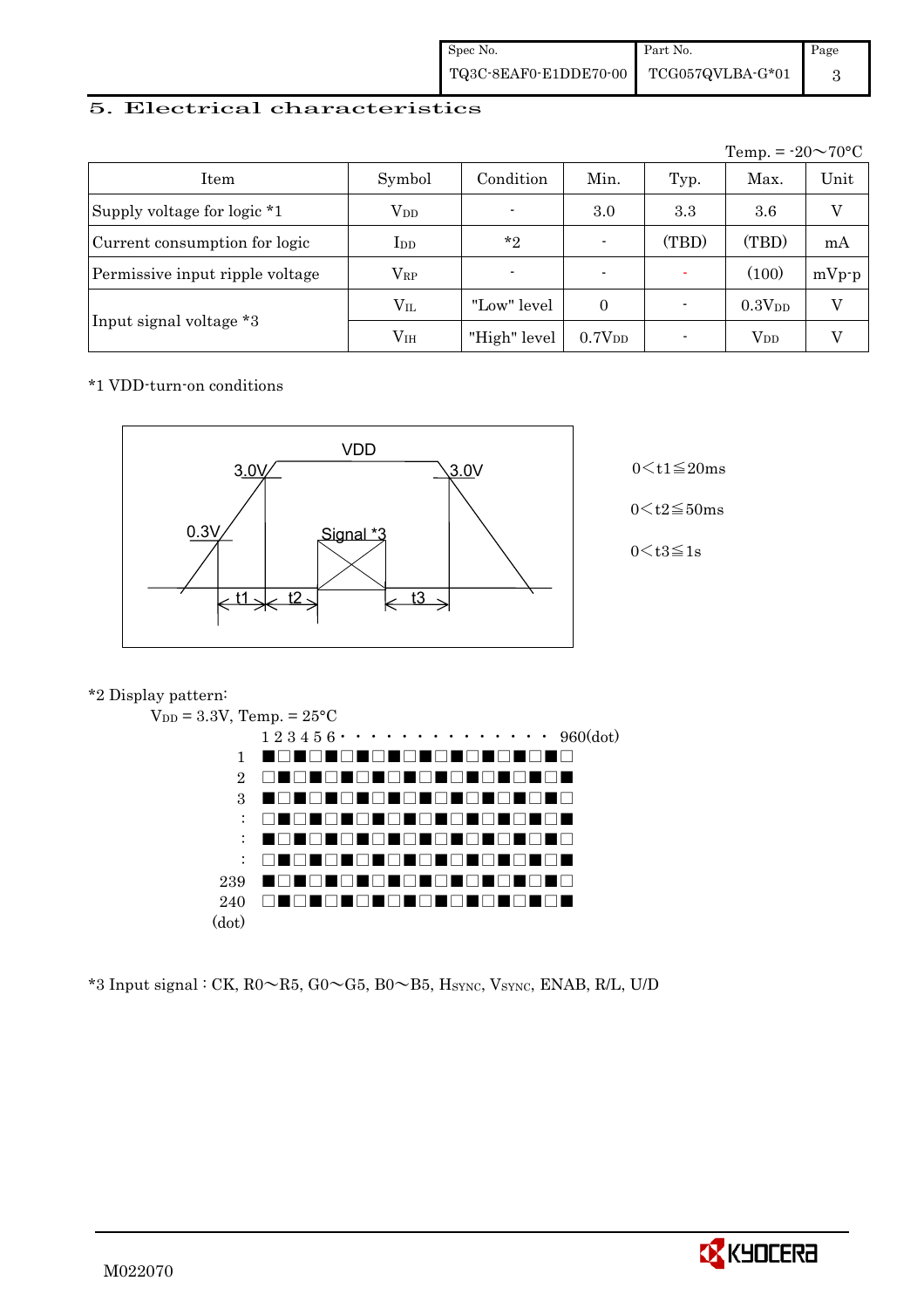Spec No. TQ3C-8EAF0-E1DDE70-00 Part No. TCG057QVLBA-G\*01 Page 4

# 6. Optical characteristics

Measuring spot =  $\phi$  6.0mm, Temp. = 25°C

| Item                |       | Symbol         | Condition                   | Min.                     | Typ.  | Max.                     | Unit                     |
|---------------------|-------|----------------|-----------------------------|--------------------------|-------|--------------------------|--------------------------|
|                     | Rise  | $\tau_r$       | $\theta = \phi = 0^{\circ}$ |                          | (10)  |                          | ms                       |
| Response time       | Down  | $\tau$ d       | $\theta = \phi = 0^{\circ}$ | $\overline{\phantom{a}}$ | (25)  |                          | ms                       |
|                     |       | $\theta$ upper |                             |                          | (70)  |                          |                          |
|                     |       | $\theta$ LOWER | $CR \ge 10$                 |                          | (50)  |                          | deg.                     |
| Viewing angle range |       | $\phi$ left    |                             | $\blacksquare$           | (70)  | $\overline{\phantom{a}}$ |                          |
|                     |       | $\phi$ RIGHT   |                             | -                        | (70)  | -                        | deg.                     |
| Contrast ratio      |       | CR             | $\theta = \phi = 0^{\circ}$ | (300)                    | (500) |                          | $\overline{\phantom{a}}$ |
| <b>Brightness</b>   |       |                | IF=15mA/Line                | (210)                    | (300) | $\overline{\phantom{a}}$ | cd/m <sup>2</sup>        |
|                     | Red   | $\mathbf X$    | $\theta = \phi = 0^{\circ}$ | (TBD)                    | (TBD) | (TBD)                    |                          |
|                     |       | y              |                             | (TBD)                    | (TBD) | (TBD)                    |                          |
|                     |       | $\mathbf X$    | $\theta = \phi = 0^{\circ}$ | (TBD)                    | (TBD) | (TBD)                    |                          |
| Chromaticity        | Green | $\mathbf y$    |                             | (TBD)                    | (TBD) | (TBD)                    |                          |
| coordinates         | Blue  | x              | $\theta = \phi = 0^{\circ}$ | (TBD)                    | (TBD) | (TBD)                    |                          |
|                     |       | У              |                             | (TBD)                    | (TBD) | (TBD)                    |                          |
|                     |       | $\mathbf X$    | $\theta = \phi = 0^{\circ}$ | (TBD)                    | (TBD) | (TBD)                    |                          |
|                     | White | $\mathbf y$    |                             | (TBD)                    | (TBD) | (TBD)                    |                          |

6-1. Definition of contrast ratio

$$
CR(Contrast ratio) = \frac{Brightness with all pixels "White" }{Brightness with all pixels "Black" }
$$

#### 6-2. Definition of response time



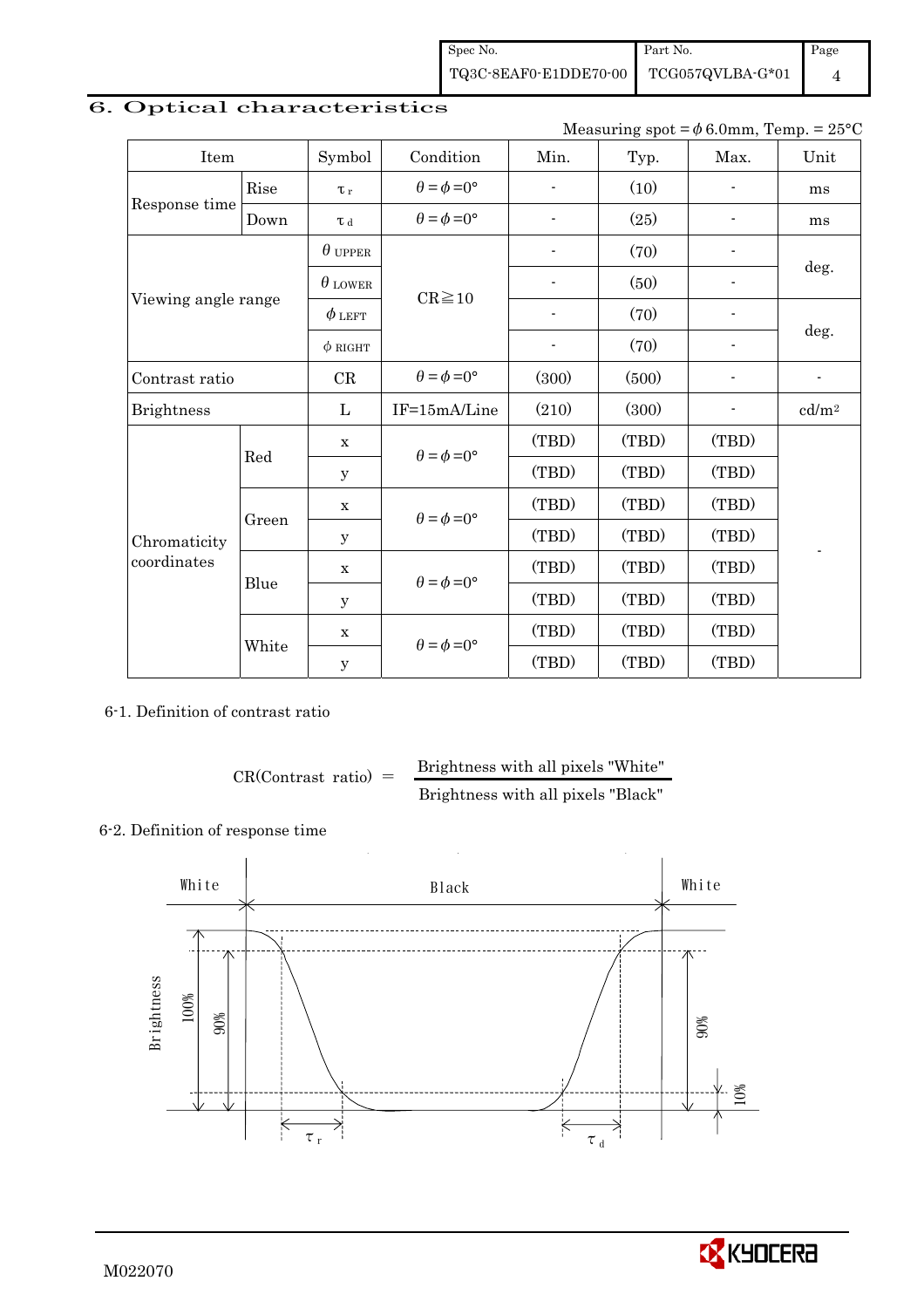

6-4. Brightness measuring points



1) Rating is defined on the average in the viewing area.

2) Measured 30 minutes after the LED is powered on. (Ambient temp. = 25°C)

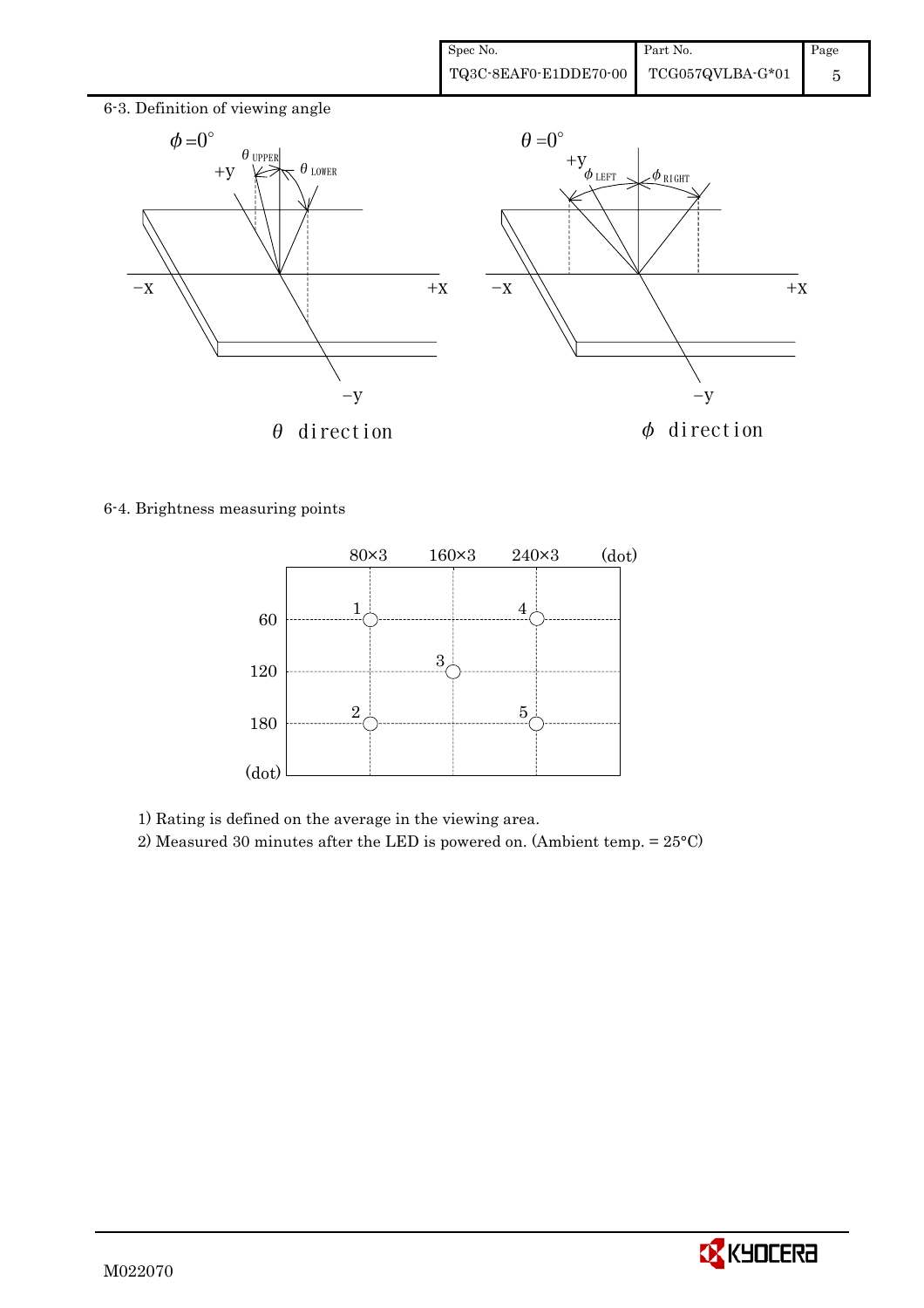#### 7. Interface signals

| No.              | Symbol                 | Description                                                                      | I/O                      | <b>Note</b> |
|------------------|------------------------|----------------------------------------------------------------------------------|--------------------------|-------------|
| 1                | <b>GND</b>             | <b>GND</b>                                                                       |                          |             |
| $\overline{2}$   | CK                     | Clock signal for sampling each data signal                                       | I                        |             |
| 3                | $H_{\rm SYNC}$         | Horizontal synchronous signal (negative)                                         | I                        |             |
| $\overline{4}$   | $V_{\rm SYNC}$         | Vertical synchronous signal (negative)                                           | I                        |             |
| $\bf 5$          | <b>GND</b>             | <b>GND</b>                                                                       |                          |             |
| $\,6$            | R <sub>0</sub>         | RED data signal (LSB)                                                            | I                        |             |
| $\sqrt{ }$       | R1                     | RED data signal                                                                  | $\rm I$                  |             |
| 8                | $\mathbf{R}2$          | RED data signal                                                                  | $\bf I$                  |             |
| $\boldsymbol{9}$ | R3                     | RED data signal                                                                  | $\mathbf I$              |             |
| 10               | R <sub>4</sub>         | RED data signal                                                                  | I                        |             |
| 11               | R5                     | RED data signal (MSB)                                                            | $\mathbf I$              |             |
| 12               | <b>GND</b>             | <b>GND</b>                                                                       |                          |             |
| 13               | G <sub>0</sub>         | GREEN data signal (LSB)                                                          | $\bf I$                  |             |
| 14               | G <sub>1</sub>         | GREEN data signal                                                                | $\mathbf I$              |             |
| 15               | G <sub>2</sub>         | GREEN data signal                                                                | I                        |             |
| 16               | G <sub>3</sub>         | GREEN data signal                                                                | I                        |             |
| 17               | G <sub>4</sub>         | GREEN data signal                                                                | I                        |             |
| 18               | G5                     | GREEN data signal (MSB)                                                          | I                        |             |
| 19               | <b>GND</b>             | <b>GND</b>                                                                       |                          |             |
| 20               | B <sub>0</sub>         | BLUE data signal (LSB)                                                           | $\bf I$                  |             |
| 21               | B1                     | BLUE data signal                                                                 | I                        |             |
| 22               | B <sub>2</sub>         | BLUE data signal                                                                 | $\mathbf I$              |             |
| 23               | B <sub>3</sub>         | BLUE data signal                                                                 | $\bf I$                  |             |
| 24               | B4                     | BLUE data signal                                                                 | $\mathbf I$              |             |
| 25               | B5                     | BLUE data signal (MSB)                                                           | $\bf I$                  |             |
| 26               | <b>GND</b>             | <b>GND</b>                                                                       |                          |             |
| 27               | <b>ENAB</b>            | Signal to settle the horizontal display position (positive)                      | $\mathbf I$              | $*1$        |
| 28               | $V_{DD}$               | 3.3V power supply                                                                | $\overline{\phantom{a}}$ |             |
| 29               | <b>V</b> <sub>DD</sub> | 3.3V power supply                                                                | $\overline{\phantom{a}}$ |             |
| 30               | R/L                    | Horizontal display mode select signal<br>L: Normal, H: Left / Right reverse mode | I                        | $*_{2}$     |
| 31               | U/D                    | Vertical display mode select signal<br>H: Normal, L: Up / Down reverse mode      | $\mathbf I$              |             |
| 32               | NC                     | No connect                                                                       |                          |             |
| 33               | C1                     | Cathode 1                                                                        | $\overline{\phantom{a}}$ |             |
| 34               | C <sub>2</sub>         | Cathode 2                                                                        | $\blacksquare$           |             |
| 35               | C <sub>3</sub>         | Cathode 3                                                                        | $\overline{\phantom{a}}$ |             |
| 36               | $\rm NC$               | No connect                                                                       |                          |             |
| 37               | A1                     | Anode 1                                                                          |                          |             |
| 38               | A2                     | Anode 2                                                                          | ٠                        |             |
| $39\,$           | A3                     | Anode 3                                                                          | $\overline{\phantom{a}}$ |             |
| 40               | NC                     | No connect                                                                       |                          |             |

LCD connector : FH19SC-40S-0.5SH(05) (HIROSE) Recommended matching FFC or FPC  $\qquad$  : 0.5mm pitch

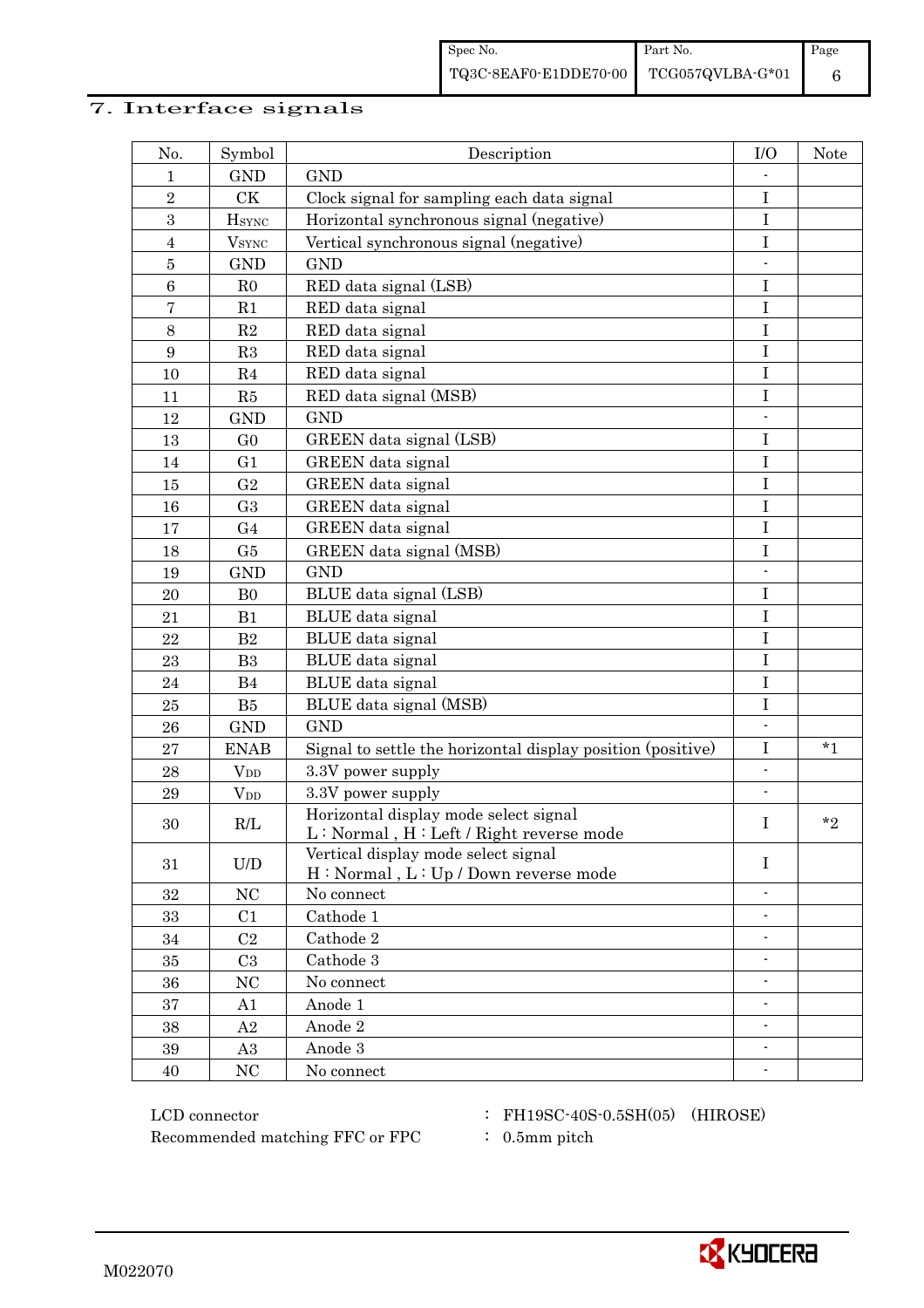\*1 The horizontal display start timing is settled in accordance with a rising timing of ENAB signal. In case ENAB is fixed "Low", the horizontal start timing is determined. Don't keep ENAB "High" during operation.

\*2



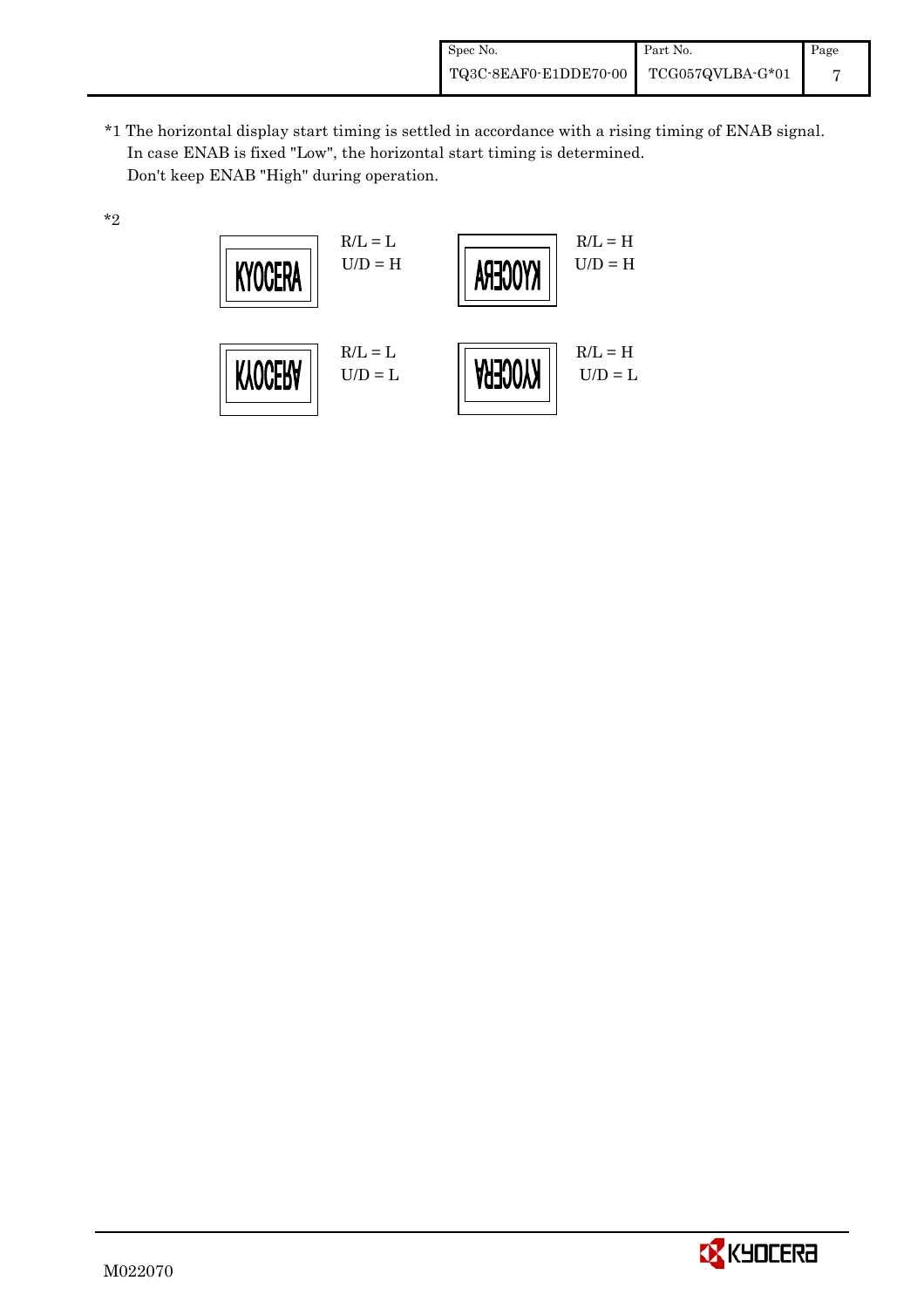| Spec No.              | Part No.         | Page |
|-----------------------|------------------|------|
| TQ3C-8EAF0-E1DDE70-00 | TCG057QVLBA-G*01 |      |

#### 8. Timing Characteristics of input signals

|                                        | <b>ITEM</b>                          | <b>SYMBOL</b>        | <b>MIN</b>     | <b>TYP</b>               | <b>MAX</b>               | <b>UNIT</b>   | $\operatorname{NOTE}$ |
|----------------------------------------|--------------------------------------|----------------------|----------------|--------------------------|--------------------------|---------------|-----------------------|
|                                        | Frequency                            | 1/Tc                 |                | 6.3                      | 7.0                      | <b>MHz</b>    |                       |
| Clock                                  | Duty ratio                           | Tch/Tc               | 40             | 50                       | 60                       | $\frac{0}{0}$ |                       |
| Data                                   | Set up time                          | Tds                  | 12             | $\overline{\phantom{0}}$ | $\qquad \qquad -$        | ns            |                       |
|                                        | Hold time                            | Tdh                  | 12             | $\qquad \qquad -$        | $\qquad \qquad -$        | ns            |                       |
|                                        | Cycle                                | TH                   | 50.0           | 63.6                     |                          | $\mu$ s       |                       |
|                                        |                                      |                      | 360            | 400                      | 450                      | clock         |                       |
| Horizontal sync.<br>signal             | Pulse width                          | THp                  | 5              | 30                       |                          | clock         |                       |
|                                        | Set up time                          | <b>THs</b>           | 12             | $\qquad \qquad -$        |                          | ns            |                       |
|                                        | Hold time                            | THh                  | 12             |                          |                          | ns            |                       |
|                                        | Cycle                                | TV                   | 251            | 262                      | 280                      | line          |                       |
| Vertical sync.                         | Pulse width                          | TVp                  | 1              | 3                        | $\overline{5}$           | line          |                       |
| signal                                 | Set up time                          | <b>TVs</b>           | 12             | $\overline{\phantom{0}}$ |                          | ns            |                       |
|                                        | Hold time                            | TVh                  | 12             |                          | $\overline{\phantom{0}}$ | ns            |                       |
|                                        | Pulse width                          | TEp                  | 320            |                          |                          | clock         |                       |
| Enable signal<br>(ENAB)                | Set up time                          | <b>TEs</b>           | 12             |                          | $\qquad \qquad =$        | ns            |                       |
|                                        | Hold time                            | TEh                  | 12             |                          |                          | ns            |                       |
| HSYNC · Enable signal phase difference |                                      | <b>THE</b>           | 36             | 68                       | 88                       | clock         |                       |
|                                        | Vertical sync. signal start position | TVE                  | $\overline{2}$ | 18                       | 38                       | line          |                       |
| Horizontal display period              |                                      | THd                  | 320            |                          |                          | clock         |                       |
| Vertical display period                |                                      | $\operatorname{TVd}$ | 240            |                          |                          | line          |                       |

#### 8-1. Timing characteristics

\*When ENAB is fixed at "Low", the horizontal display starts from the data of C68 (clock) as shown in 8-3.

 \*When ENAB is fixed at "Low", the vertical sync. signal start position is 18 (line) as shown in 8-3. \*In case of lower frequency, the deterioration of the display quality, flicker etc., may occur.

8-2. Input Data Signals and Display position on the screen

| D1,DH1  | D2,DH1  | <b>D3,DH1</b> | . .                             | D320,DH1 |
|---------|---------|---------------|---------------------------------|----------|
| D1, DH2 | D2, DH2 | D3, DH2       |                                 |          |
|         |         |               |                                 |          |
|         |         |               |                                 |          |
|         |         |               | $\mathbf R$<br>$\mathbf G$<br>B |          |
|         |         |               |                                 |          |
|         |         |               |                                 |          |
|         |         |               |                                 |          |
|         |         |               |                                 |          |

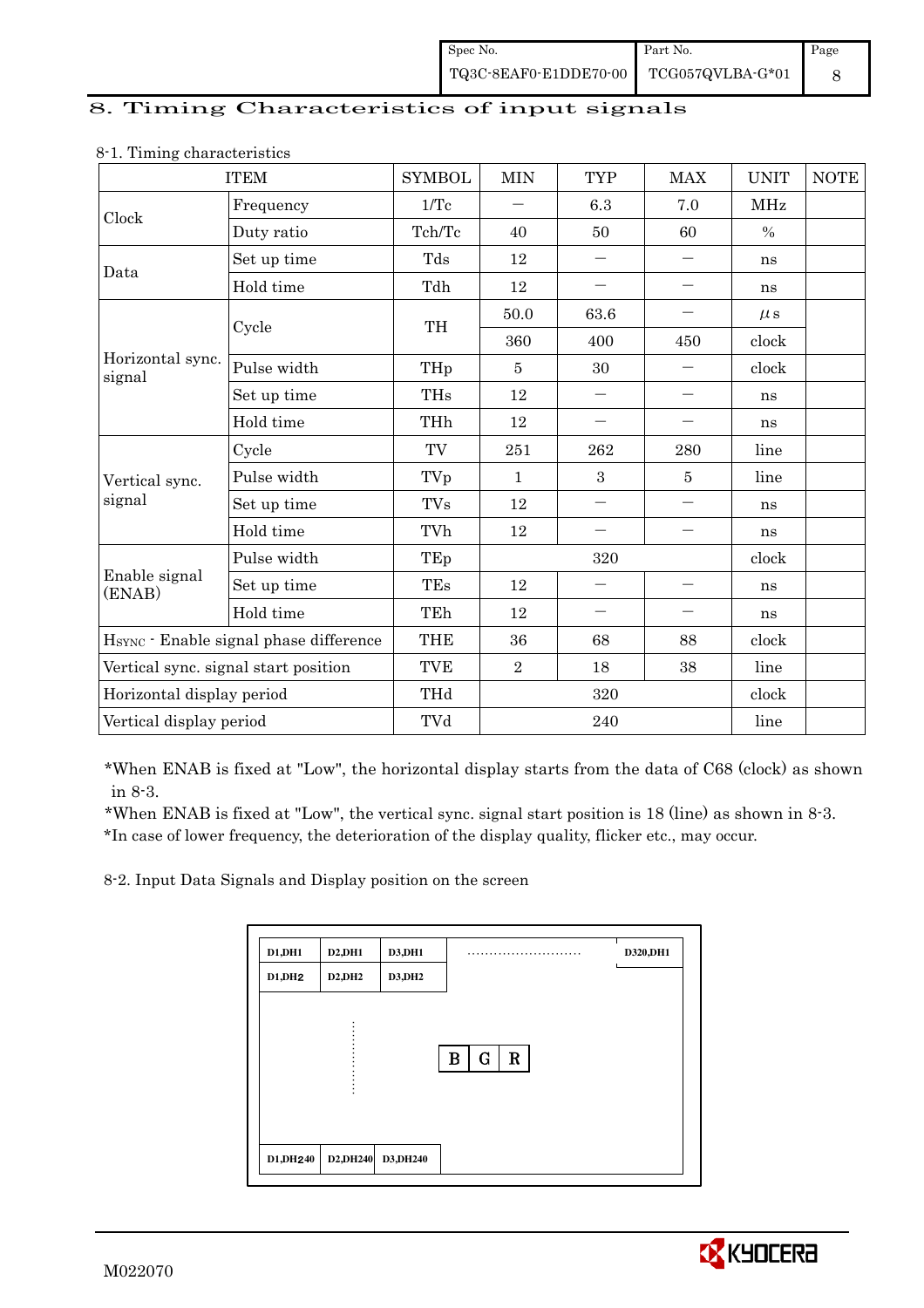

#### 8-3. Input timing characteristics

\*1 When ENAB is fixed at "Low", the horizontal display starts from the data of C68 (clock). \*2 When ENAB is fixed at "Low", the vertical sync. signal start position is 18 (line).

# 9. LED backlight characteristics

#### LED ratings

| Item                |          | Symbol | Min. | Typ.   | Max.           | Unit | Note                         |
|---------------------|----------|--------|------|--------|----------------|------|------------------------------|
| Forward current     | $*1$     | ΙF     |      | (15)   | $\blacksquare$ | mA   | Ta= $-20 \sim 70$ °C         |
|                     | $*_{1}$  | VF     |      | (22.1) | (25.0)         | V    | IF=15mA, Ta= $-20^{\circ}$ C |
| Forward voltage     |          |        |      | (21.7) | (24.5)         | V    | IF=15mA, $Ta=25^{\circ}C$    |
|                     |          |        |      | (21.3) | (24.1)         | V    | IF=15mA, $Ta=70^{\circ}C$    |
| Operating life time | $*2, *3$ | T      |      | (TBD)  | $\blacksquare$ | h    | IF=15mA, $Ta=25^{\circ}C$    |

\*1 For each "AN1-CA1", "AN2-CA2" and "AN3-CA3"

\*2 When brightness decrease 50% of initial brightness.

\*3 Life time is estimated data.

 \* An input current below 5.0mA may reduce the brightness uniformity of the LED backlight. This is because the amount of light from each LED chip is different. Therefore, please evaluate carefully before finalizing the input current.

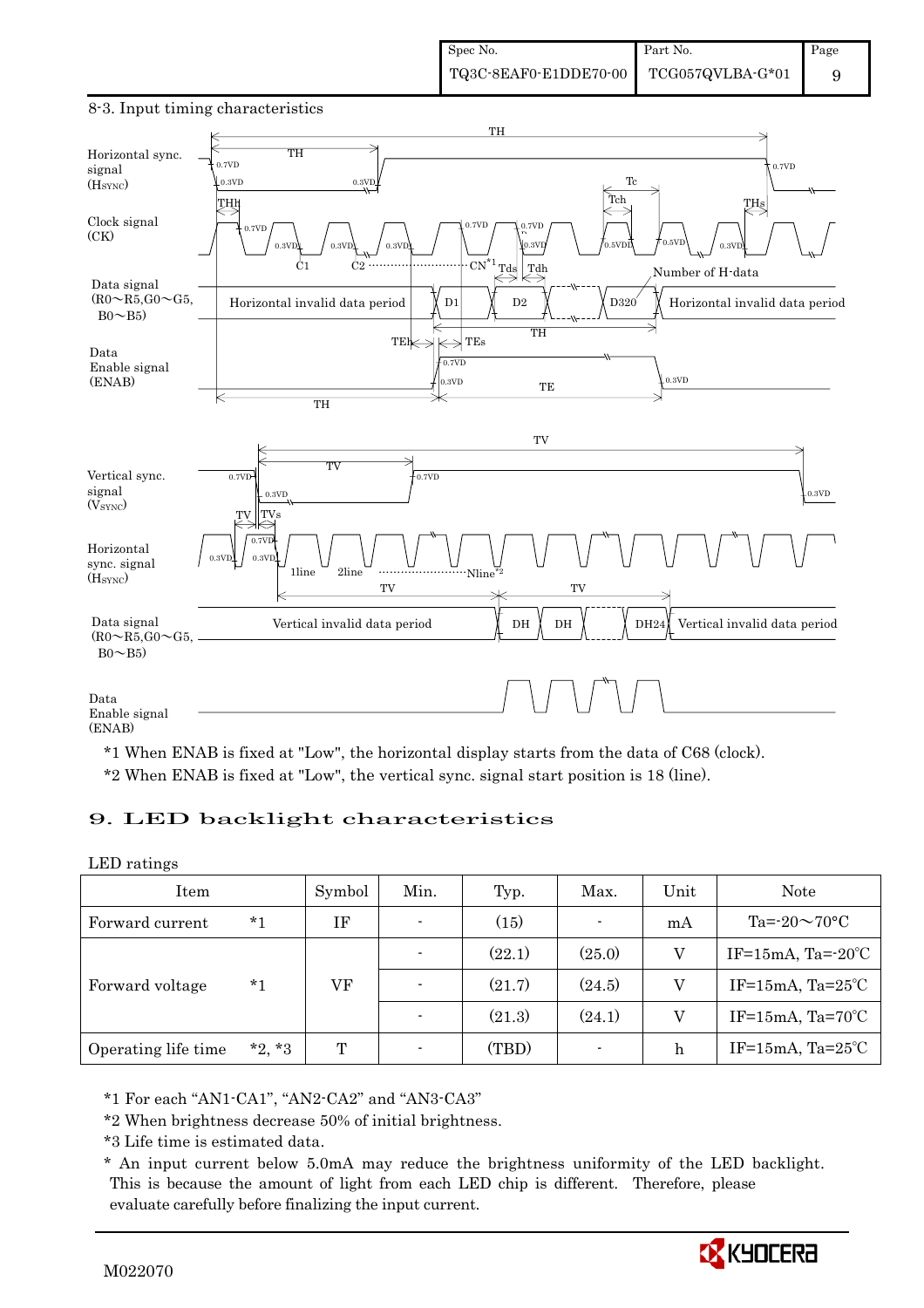#### 10. Lot number identification

The lot number shall be indicated on the back of the backlight case of each LCD.

KCG057QVLBA-G\*01 -  $\Box$  $\Box$   $\Box$   $\Box$   $\Box$  MADE IN  $\Box$  $\Box$  $\Box$  $\Box$  $\Box$ 

| $\downarrow \downarrow$ $\downarrow$ $\downarrow$ |  |             |
|---------------------------------------------------|--|-------------|
| $12 \quad 3 \quad 4$                              |  | $5^{\circ}$ |

- No1. No5. above indicate
	- 1. Year code
	- 2. Month code
	- 3. Date
	- 4. Version Number
	- 5. Country of origin (Japan or China)

| Year | 2007 | 2008 | 2009 | 2010 | 2011 | 2012 |
|------|------|------|------|------|------|------|
| Code |      |      | ບ    |      |      |      |

| Month      | Jan. | Feb. | Mar. | Apr. | May | Jun. |
|------------|------|------|------|------|-----|------|
| $\rm Code$ |      |      | ౿    |      |     |      |

| Month | Jul. | Aug. | Sep. | Oct. | Nov. | $\operatorname{Dec.}$ |
|-------|------|------|------|------|------|-----------------------|
| Code  |      |      |      | ∡⊾   |      |                       |

#### 11. Warranty

#### 11-1. Incoming inspection

Please inspect the LCD within one month after your receipt.

#### 11-2. Production warranty

 Kyocera warrants its LCD's for a period of 12 months from the ship date. Kyocera shall, by mutual agreement, replace or re-work defective LCD's that are shown to be Kyocera's responsibility.

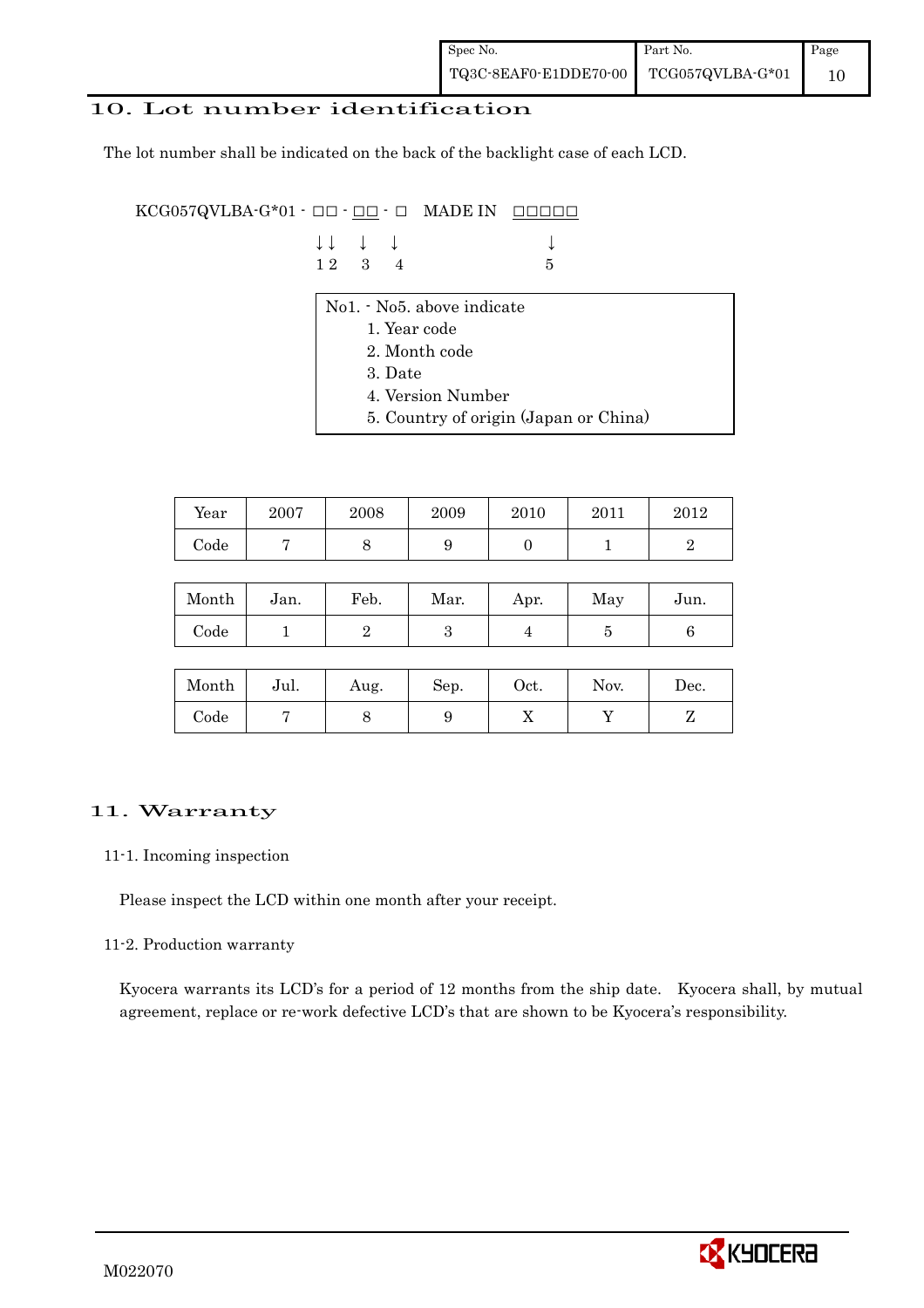#### 12. Precautions for use

- 12-1. Installation of the LCD
	- 1) A transparent protection plate shall be added to protect the LCD and its polarizer.
	- 2) The LCD shall be installed so that there is no pressure on the LSI chips.
	- 3) The LCD shall be installed flat, without twisting or bending.
	- 4) A transparent protection sheet is attached to the polarizer. Please remove the protection film slowly before use, paying attention to static electricity.

#### 12-2. Static electricity

- 1) Since CMOS ICs are mounted directly onto the LCD glass, protection from static electricity is required.
- 2) Workers should use body grounding. Operator should wear ground straps.

12-3. LCD operation

- 1) The LCD shall be operated within the limits specified. Operation at values outside of these limits may shorten life, and/or harm display images.
- 12-4. Storage
	- 1) The LCD shall be stored within the temperature and humidity limits specified. Store in a dark area, and protect the LCD from direct sunlight or fluorescent light.
	- 2) Always store the LCD so that it is free from external pressure onto it.

12-5. Usage

- 1) DO NOT store in a high humidity environment for extended periods. Polarizer degradation bubbles, and/or peeling off of the polarizer may result.
- 2) The front polarizer is easily scratched or damaged. Prevent touching it with any hard material, and from being pushed or rubbed.
- 3) The LCD screen may be cleaned by wiping the screen surface with a soft cloth or cotton pad using a little Ethanol.
- 4) Water may cause damage or discoloration of the polarizer. Clean condensation or moisture from any source immediately.
- 5) Always keep the LCD free from condensation during testing. Condensation may permanently spot or stain the polarizer.
- 6) Do not pull the LED lead wires and do not bend the root of the wires. Housing should be designed to protect LED lead wires from external stress.
- 7) Do not disassemble LCD module because it will result in damage.
- 8) This Kyocera LCD module has been specifically designed for use in general electronic devices, but not for use in a special environment such as usage in an active gas. Hence, when the LCD is supposed to be used in a special environment, evaluate the LCD thoroughly beforehand and do not expose the LCD to chemicals such as an active gas.
- 9) Please do not use solid-base image pattern for long hours because a temporary afterimage may appear. We recommend using screen saver etc. in cases where a solid-base image pattern must be used.
- 10) Liquid crystal may leak when the module is broken. Be careful not to let the fluid go into your eyes and mouth. In the case the fluid touches your body; rinse it off right away with water and soap.

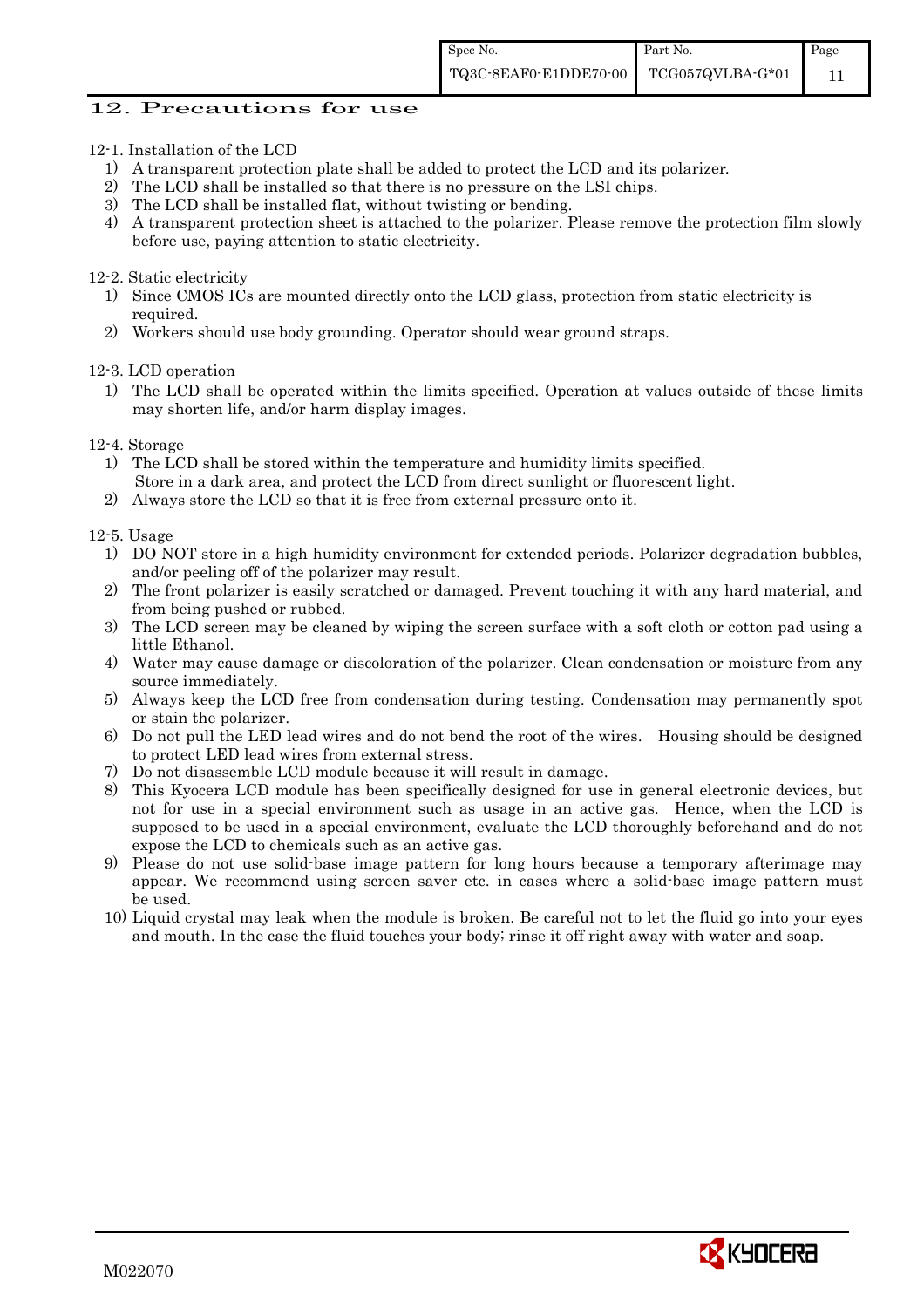#### 13. Reliability test data

| Test item                            | Test condition                                                                                        | Test time        |                                                            | Judgement                                                                  |
|--------------------------------------|-------------------------------------------------------------------------------------------------------|------------------|------------------------------------------------------------|----------------------------------------------------------------------------|
| High temp.<br>atmosphere             | $80^{\circ}$ C                                                                                        | 240h             | Display function<br>Display quality<br>Current consumption | $: No$ defect<br>$\therefore$ No defect<br>: No defect                     |
| Low temp.<br>atmosphere              | $-30\degree C$                                                                                        | 240h             | Display function<br>Display quality<br>Current consumption | $: No$ defect<br>: No defect<br>$\therefore$ No defect                     |
| High temp.<br>humidity<br>atmosphere | 40°C 90% RH                                                                                           | 240h             | Display function<br>Display quality<br>Current consumption | $\therefore$ No defect<br>$\therefore$ No defect<br>$\therefore$ No defect |
| Temp. cycle                          | $-30^{\circ}$ C<br>0.5 <sub>h</sub><br>0.5 <sub>h</sub><br>R.T.<br>$80^{\circ}$ C<br>0.5 <sub>h</sub> | 10cycles         | Display function<br>Display quality<br>Current consumption | $\therefore$ No defect<br>$\therefore$ No defect<br>$\therefore$ No defect |
| High temp.<br>operation              | $70^{\circ}$ C                                                                                        | 500 <sub>h</sub> | Display function<br>Display quality<br>Current consumption | : No defect<br>$\therefore$ No defect<br>$\therefore$ No defect            |

\* Each test item uses a test LCD only once. The tested LCD is not used in any other tests.

\* The LCD is tested in circumstances in which there is no condensation.

\* The reliability test is not an out-going inspection.

 \* The result of the reliability test is for your reference purpose only. The reliability test is conducted only to examine the LCD's capability.

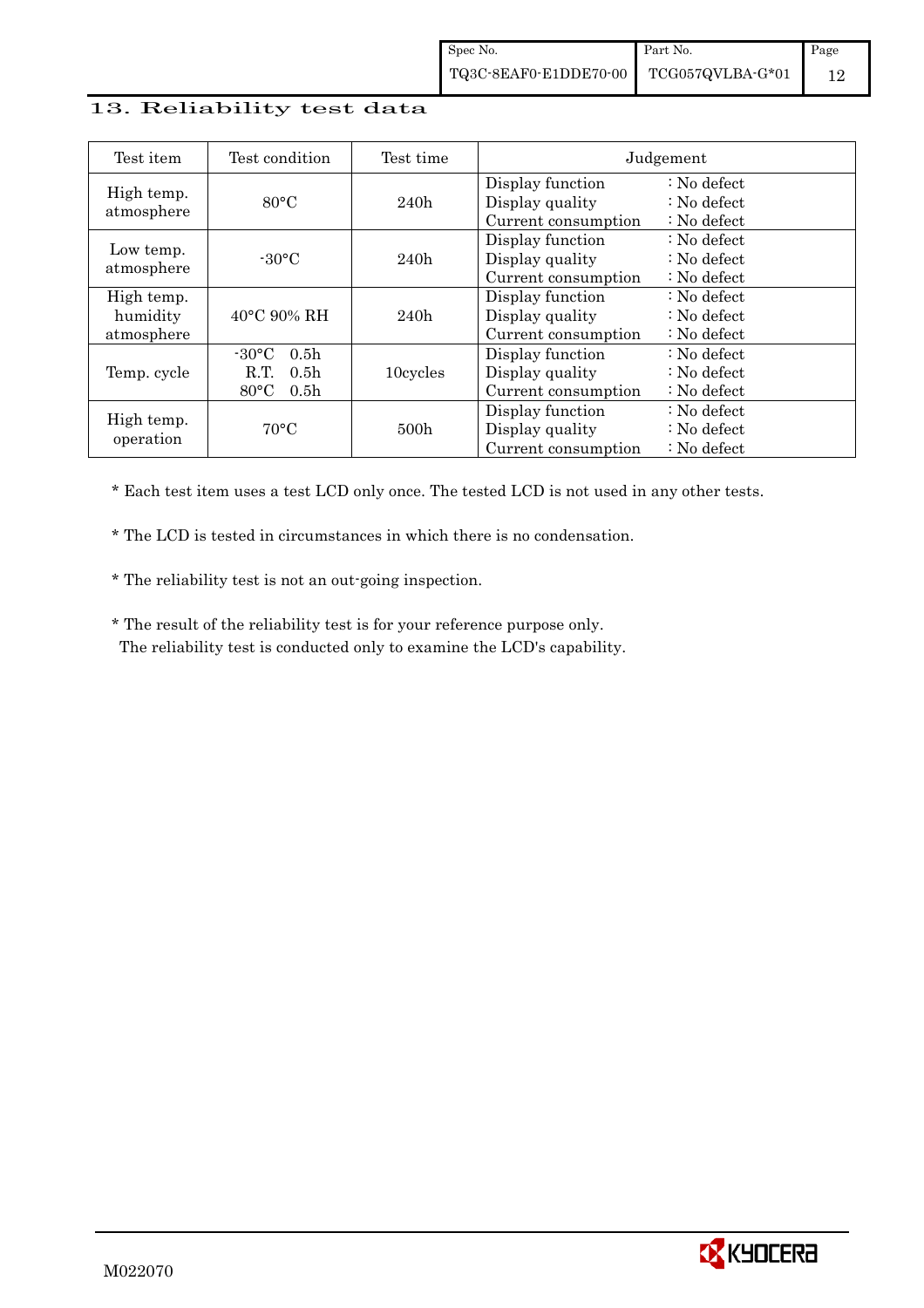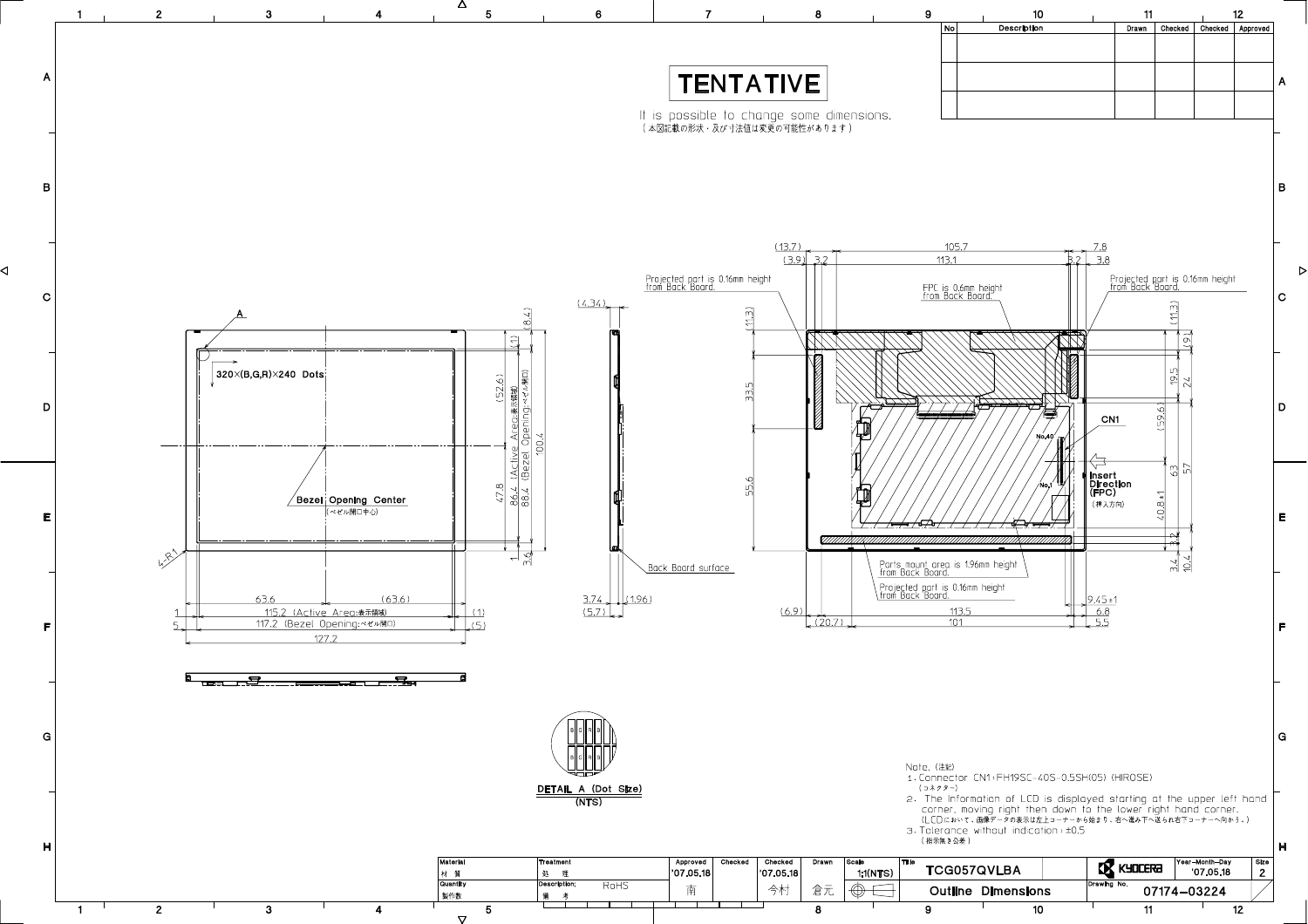| Spec No. | TQ3C-8EAF0-E2DDE66-00 |
|----------|-----------------------|
| Jate.    | June 6, 2007          |

# KYOCERA INSPECTION STANDARD

# TYPE : TCG057QVLBA-G\*01

### KYOCERA CORPORATION KAGOSHIMA HAYATO PLANT LCD DIVISION

| Original<br>Issue Date |          | Designed by: Engineering dept. | Confirmed by $:QA$ dept. |              |          |
|------------------------|----------|--------------------------------|--------------------------|--------------|----------|
|                        | Prepared | Checked                        | Approved                 | Checked      | Approved |
| June 6, 2007           | Neano    | 24. Tohumour                   | M.FriiTani               | J. Sakaguchi | ful      |

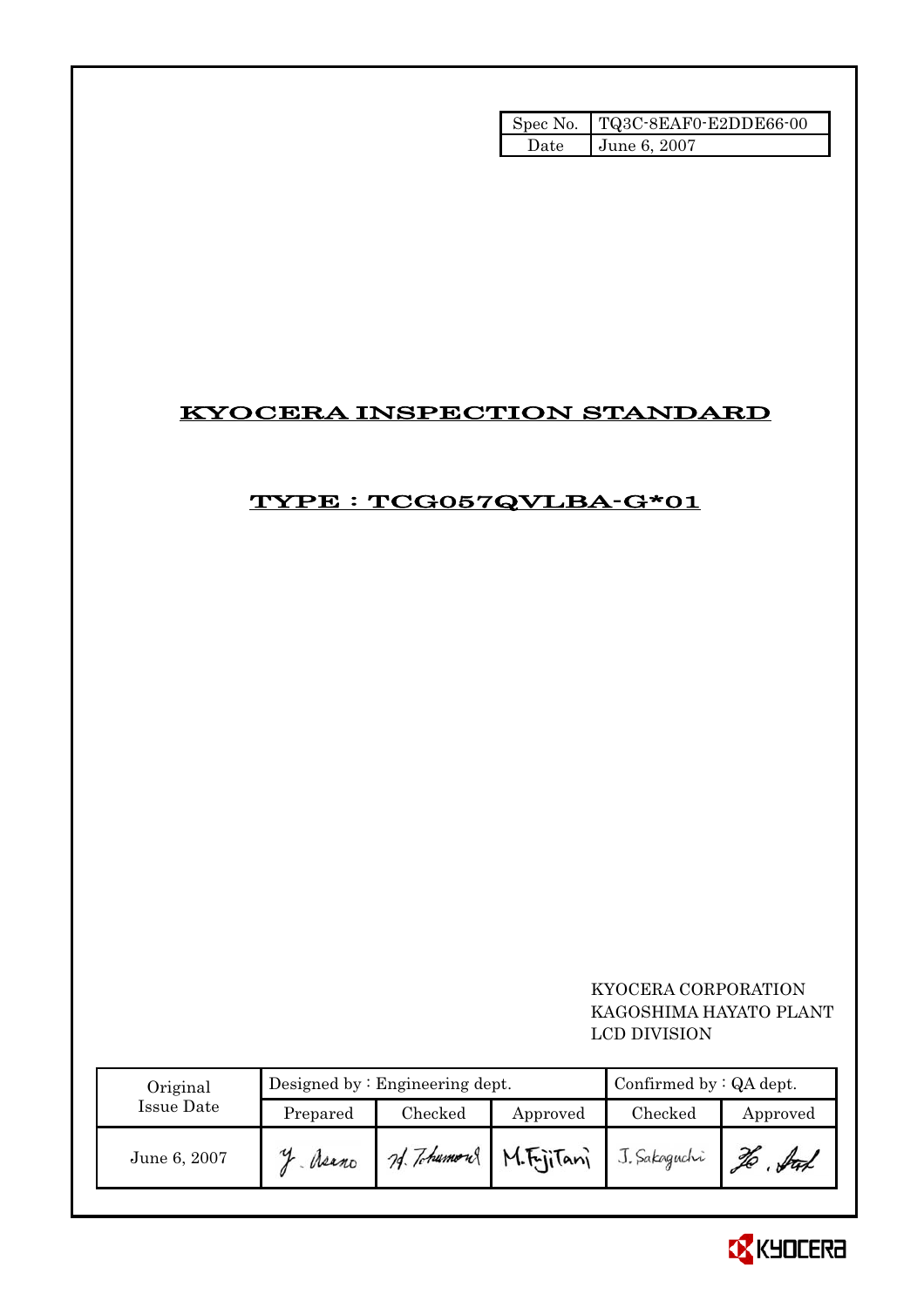| Spec No. | Part No. | Page |
|----------|----------|------|
|          |          |      |

| Revision record |             |          |              |                                 |  |                         |          |
|-----------------|-------------|----------|--------------|---------------------------------|--|-------------------------|----------|
| $\rm{Date}$     |             |          |              | Designed by : Engineering dept. |  | Confirmed by : QA dept. |          |
|                 |             | Prepared |              | Checked<br>Approved             |  | ${\it Checked}$         | Approved |
|                 |             |          |              |                                 |  |                         |          |
|                 |             |          |              |                                 |  |                         |          |
| Rev.No.         | $\rm{Date}$ | Page     | Descriptions |                                 |  |                         |          |
|                 |             |          |              |                                 |  |                         |          |
|                 |             |          |              |                                 |  |                         |          |
|                 |             |          |              |                                 |  |                         |          |
|                 |             |          |              |                                 |  |                         |          |
|                 |             |          |              |                                 |  |                         |          |
|                 |             |          |              |                                 |  |                         |          |
|                 |             |          |              |                                 |  |                         |          |
|                 |             |          |              |                                 |  |                         |          |
|                 |             |          |              |                                 |  |                         |          |
|                 |             |          |              |                                 |  |                         |          |
|                 |             |          |              |                                 |  |                         |          |
|                 |             |          |              |                                 |  |                         |          |
|                 |             |          |              |                                 |  |                         |          |
|                 |             |          |              |                                 |  |                         |          |
|                 |             |          |              |                                 |  |                         |          |
|                 |             |          |              |                                 |  |                         |          |
|                 |             |          |              |                                 |  |                         |          |
|                 |             |          |              |                                 |  |                         |          |
|                 |             |          |              |                                 |  |                         |          |
|                 |             |          |              |                                 |  |                         |          |
|                 |             |          |              |                                 |  |                         |          |
|                 |             |          |              |                                 |  |                         |          |
|                 |             |          |              |                                 |  |                         |          |
|                 |             |          |              |                                 |  |                         |          |
|                 |             |          |              |                                 |  |                         |          |
|                 |             |          |              |                                 |  |                         |          |
|                 |             |          |              |                                 |  |                         |          |
|                 |             |          |              |                                 |  |                         |          |
|                 |             |          |              |                                 |  |                         |          |
|                 |             |          |              |                                 |  |                         |          |
|                 |             |          |              |                                 |  |                         |          |
|                 |             |          |              |                                 |  |                         |          |
|                 |             |          |              |                                 |  |                         |          |
|                 |             |          |              |                                 |  |                         |          |
|                 |             |          |              |                                 |  |                         |          |

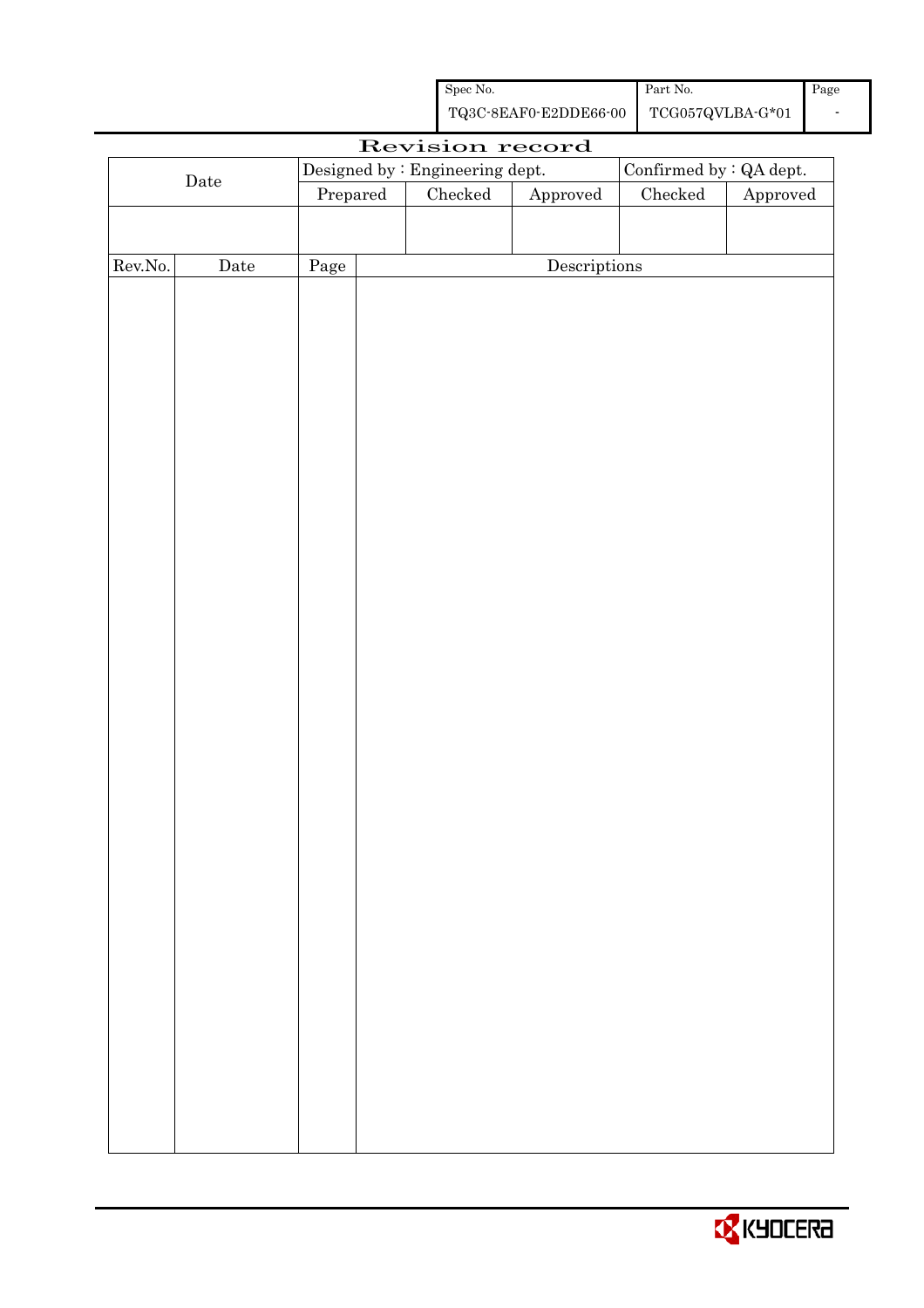|                          | Visuals specification |
|--------------------------|-----------------------|
| $1)$ $N_{\alpha+\alpha}$ |                       |

| 1) Note         |                                                                               |                                                                                        |                                                           |  |  |  |
|-----------------|-------------------------------------------------------------------------------|----------------------------------------------------------------------------------------|-----------------------------------------------------------|--|--|--|
|                 | Note                                                                          |                                                                                        |                                                           |  |  |  |
| General         | 1.                                                                            | Customer identified anomalies not defined within this inspection standard shall be     |                                                           |  |  |  |
|                 | reviewed by Kyocera, and an additional standard shall be determined by mutual |                                                                                        |                                                           |  |  |  |
|                 | consent.                                                                      |                                                                                        |                                                           |  |  |  |
|                 | 2.                                                                            | This inspection standard about the image quality shall be applied to any defect within |                                                           |  |  |  |
|                 |                                                                               | the effective viewing area and shall not be applicable to outside of the area.         |                                                           |  |  |  |
|                 |                                                                               |                                                                                        |                                                           |  |  |  |
|                 | 3.                                                                            | Inspection conditions                                                                  |                                                           |  |  |  |
|                 | Luminance                                                                     |                                                                                        | : 500 Lux min.                                            |  |  |  |
|                 |                                                                               | Inspection distance                                                                    | $:300$ mm.                                                |  |  |  |
|                 | Temperature                                                                   |                                                                                        | $:25 \pm 5^{\circ}$ C                                     |  |  |  |
|                 | Direction                                                                     |                                                                                        | : Directly above                                          |  |  |  |
| Definition of   | Dot defect                                                                    | Bright dot defect                                                                      | The dot is constantly "on" when power applied to the      |  |  |  |
| inspection item |                                                                               |                                                                                        | LCD, even when all "Black" data sent to the screen.       |  |  |  |
|                 |                                                                               |                                                                                        | Inspection tool: 5% Transparency neutral density filter.  |  |  |  |
|                 |                                                                               |                                                                                        | Count dot: If the dot is visible through the filter       |  |  |  |
|                 |                                                                               |                                                                                        | Don't count dot: If the dot is not visible through the    |  |  |  |
|                 |                                                                               |                                                                                        | filter                                                    |  |  |  |
|                 |                                                                               |                                                                                        | RGB<br>G B                                                |  |  |  |
|                 |                                                                               |                                                                                        | RGBRGBRGB                                                 |  |  |  |
|                 |                                                                               |                                                                                        | dot defect<br>RGBRGBRGB                                   |  |  |  |
|                 |                                                                               | Black dot defect                                                                       | The dot is constantly "off" when power applied to the     |  |  |  |
|                 |                                                                               |                                                                                        | LCD, even when all "White" data sent to the screen.       |  |  |  |
|                 |                                                                               | Adjacent dot                                                                           | Adjacent dot defect is defined as two or more bright dot  |  |  |  |
|                 |                                                                               |                                                                                        | defects or black dot defects.                             |  |  |  |
|                 |                                                                               |                                                                                        |                                                           |  |  |  |
|                 |                                                                               |                                                                                        | Iв<br><b>BR</b>                                           |  |  |  |
|                 |                                                                               |                                                                                        | RGBRGBRG<br>dot defect                                    |  |  |  |
|                 |                                                                               |                                                                                        | RGBRGBRGB                                                 |  |  |  |
|                 | External                                                                      | Bubble, Scratch,                                                                       | Visible operating (all pixels "Black" or "White") and non |  |  |  |
|                 | Foreign particle<br>inspection                                                |                                                                                        | operating.                                                |  |  |  |
|                 |                                                                               | (Polarizer, Cell,                                                                      |                                                           |  |  |  |
|                 |                                                                               | Backlight)                                                                             |                                                           |  |  |  |
|                 |                                                                               | Appearance                                                                             | Does not satisfy the value at the spec.                   |  |  |  |
|                 |                                                                               | inspection                                                                             |                                                           |  |  |  |
|                 | Others                                                                        | LED wire                                                                               | Damaged to the LED wire, connector, pin, functional       |  |  |  |
|                 |                                                                               |                                                                                        | failure or appearance failure.                            |  |  |  |
|                 | Definition                                                                    | Definition of circle size<br>Definition of linear size                                 |                                                           |  |  |  |
|                 | of size                                                                       |                                                                                        |                                                           |  |  |  |
|                 |                                                                               |                                                                                        |                                                           |  |  |  |
|                 |                                                                               |                                                                                        |                                                           |  |  |  |
|                 |                                                                               |                                                                                        |                                                           |  |  |  |
|                 |                                                                               | а                                                                                      |                                                           |  |  |  |
|                 |                                                                               | $d = (a + b)/2$                                                                        |                                                           |  |  |  |
|                 |                                                                               |                                                                                        |                                                           |  |  |  |